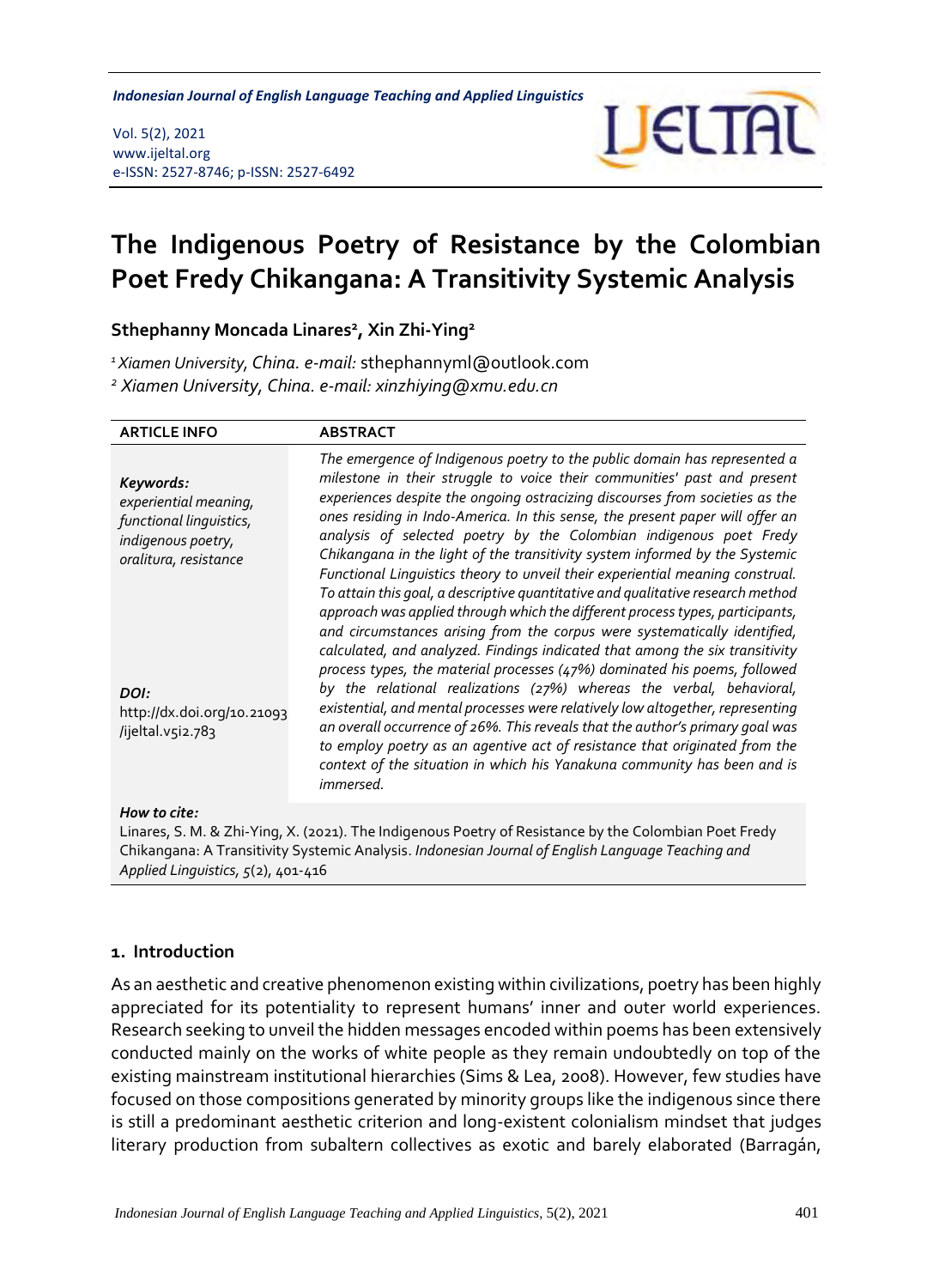2016; Fernández, 2009) and therefore, not worthy of appreciation and interpretation. To tackle this need, the present work aims to analyze the lexico-grammar choices employed by the Colombian indigenous poet Fredy Chikangana in five of his poems to discover their construal of experiential meaning.

Over time, the literature has shown that the level of representation of Indigenous works across cultures is less recognized and less widely available as aborigines seem to face more obstacles when occupying academic spaces established on the violent historical grounds of modernity (Ahenakew, 2016). Regardless of its socio-cultural, aesthetic, and linguistic value, their literary production has been traditionally situated in an inferior and peripheral status, overlooked by history, educational institutions, and even the mainstream market in a pursue to suppress their truths (Abt, 2008) and consequently, their identity as individuals and community. Nonetheless and despite this sense of racial discrimination and inequality, indigenous voices and epistemologies have been undiscouraged and continue raising to the public sphere as demonstrated by the contemporary poet Fredy Chikangana, whose poetry and social activist efforts have placed him as one of the Latin-American writers "with the greatest circulation and, for want of a better word, prestige" (Ferreira, 2018).

Fredy Chikangana or Wiñay Mallki (i.e., indigenous name meaning 'rooted in time') was born in the Yanakuna Mitmak community settle down in South-East Cauca, Colombia. He belongs to the first visible generation of Colombian indigenous writers (Rocha, 2013) and selfproclaimed as an orator (i.e., *mitmak or oralitor*) or archeologist of the word, whose mission is to navigate the oral narratives of his community by digging into their memories to generate new stories in his compositions (Camelo, 2017). His poetry, nationally and internationally published in journals and newspapers, includes Bird spirit (*Espíritu de pájaro*), Handful of Earth (*Puñado de Tierra*), Footprints (*Huellas*), The stone of water (*La piedra del agua*), Under the Earth (*Bajo Tierra*), A word from Grandfather (*Palabra de Abuelo*), The teaching of the Sun (*Enseñanza del Sol*), being the last five poems his most representative ones and the corpus of analysis of this document. His repertoire is built on a mythic vision of his territory and his understanding of the Cosmo, this latter composed of three planes of existence, the matter world (i.e., for human beings, animals and plants, subjects that possess supernatural characteristics), the up-world (i.e., for the almighty), and the down-world (i.e., for the dead).

As it can be seen in Chikangana's writings, poetry is one of the most impressive, beautiful, and widely effective modes of expression (Mathew Arnold, 1822-1888), capable of bringing to life an overflow of images, sentiments, and thoughts. It is a feeling confessing itself to itself (John Stuart Mill, 1806-1873), a way of knowing (Hughes, 2007). At last, it is a commitment to the essence of life as we name the world, create and recreate it (Chikangana cited by Rodríguez, 2019). Unlike any other literary works, the majesty of poetry realized through its figurative language and non-linear and non-literal composition requires a greater inferential demand to construe its true meaning (Peskin, 1998), this is why it has been increasingly investigated from the Systemic Functional Linguistics (hereafter referred to as SFL) and particularly, from its Transitivity system. This theoretical approach serves as a discourse analysis tool to elucidate the way meaning is signified by the writer and how it portrays his/her worldviews through the social function of the world-structures (Halliday, 1985; Halliday, 1994; Halliday & Matthiessen, 2004).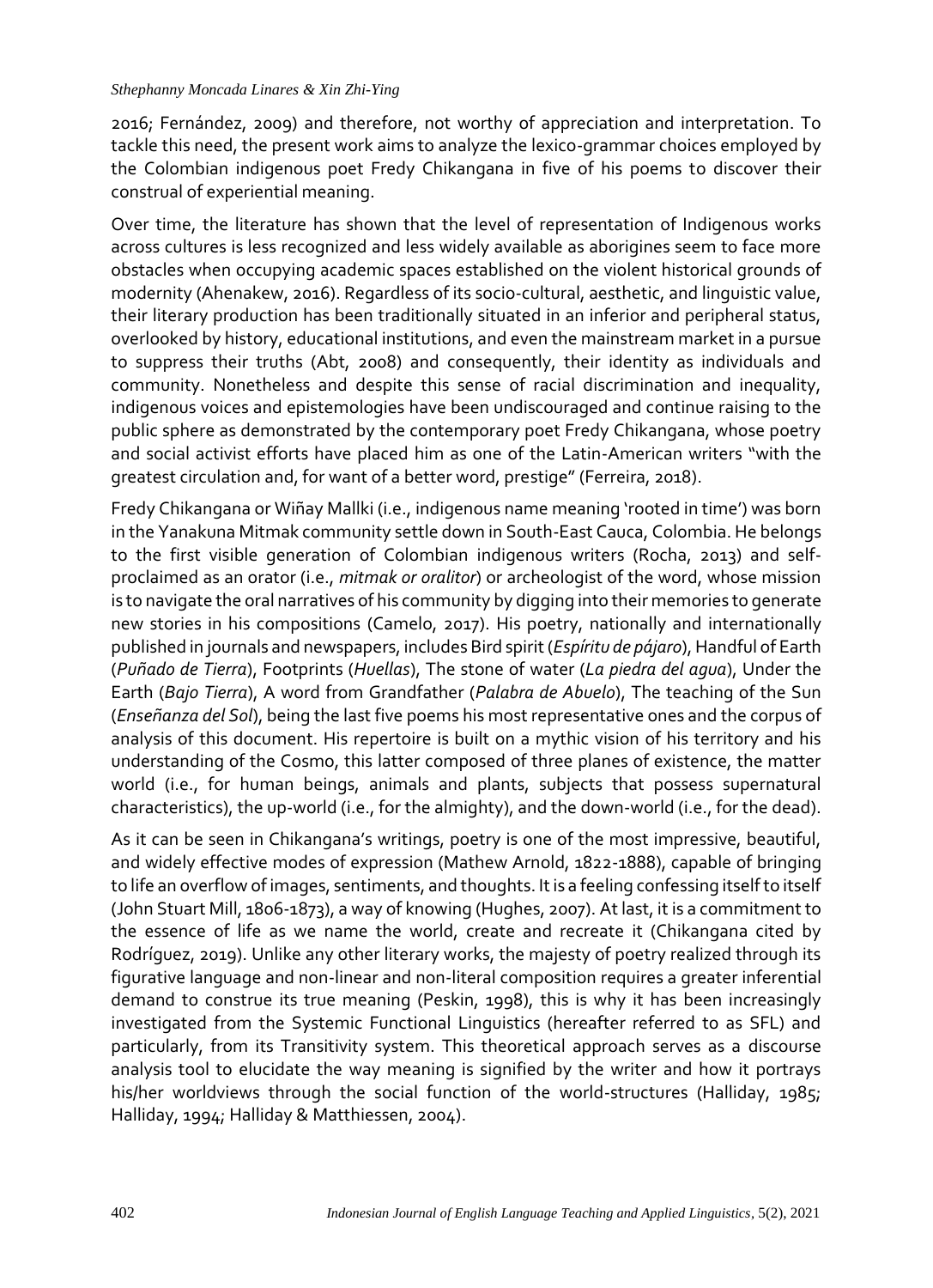An illustration of the aforementioned is the transitivity analysis of Les Murray's poem 'Widower in the Country' by Hasan (1985), one of the most recognized and influential SFL scholars. She explained how the author's lexico-grammar choices constructed the representation of the protagonist, a man, as grieving his lost wife. Similarly, Hassanpour and Hashim (2012a) analyzed the ideational meaning behind the poem 'Green Delusion' by the Iranian poet Forough Farrokhzad. Their findings indicated that the participant, a female persona, was mainly depicted in a constant struggle to find her subjectivity outside her traditional homemaking role as mother and wife, a scenario enacted through the use of several negative-loaded adjectives (e.g., cramped, alone, sunless), negative material processes (e.g., I could not anymore, I could not), words that connote women's domain (e.g., laundry, kitchen), among some other linguistic resources. For her part, Larbaoui (2019) observed that the Ugandan poet Okot p'Bitek employed the 'Song of Lawino' poem to describe, from a post-colonial approach, the identity of Africans by differentiating them from Western people based on categories like religion, education, politics, art, time value, beauty care, and emotional expression. Thus, for example, he employed the adjective 'clever' to make a comparison with white men and referred to the behavioral verb 'to dance' to depict the way they dance silently. Other research works of this type also include Boer et al. (2018); Damanik (2018); Hassanpour and Hashim (2012b); Ogungbemi (2016); Zuhud and Afrianto (2014), to name but a few.

In this line of thought and with the purpose to contribute to the theoretical-practical study of indigenous poetry, the analysis of the five selected poems is presented below. Hence, this manuscript first provides a general overview of the supporting theory, it then offers a description of the followed methodology, and finally, displays the findings along with a discussion and a concluding remark.

### **2. Literature Review**

### **2.1 A Systemic Functional Perspective on Language**

Language has been so far the most researched and arguably best understood semiotic resource as being deemed to be the highest and most complex of all, and from which a socialtheoretical model of experience known as Systemic Functional Linguistics was developed. SFL's main principle holds that language is the primary resource for meaning-making resulted from individuals' construal of experiences and enactment of social interactions, being then multi-stratally and multi-functionally organized (Halliday, 1978, 1985, 1994; Halliday & Matthiessen, 2004, etc.).

The meaning in language is primarily represented by two planes, a content and an expression plane, all together allow construing and enacting reality as well as informing how it is structured at levels of realizations. In the content plane, experiences and interpersonal relationships are transformed into strings of meaning (i.e., the stratum of semantics), which are in turn codified and arranged in the wording system (i.e., the stratum of lexicogrammar), both strata enable the meaning potential of language to expand. In the expression plane (i.e., meaning and form), the instantial features of language surface via the phonology and phonetics for spoken language, and graphology and graphetics for written language.

Language is also metafunctionally-ordered as it serves certain meaning functions for its users through three comprehensive types, ideational, interpersonal, and textual. The first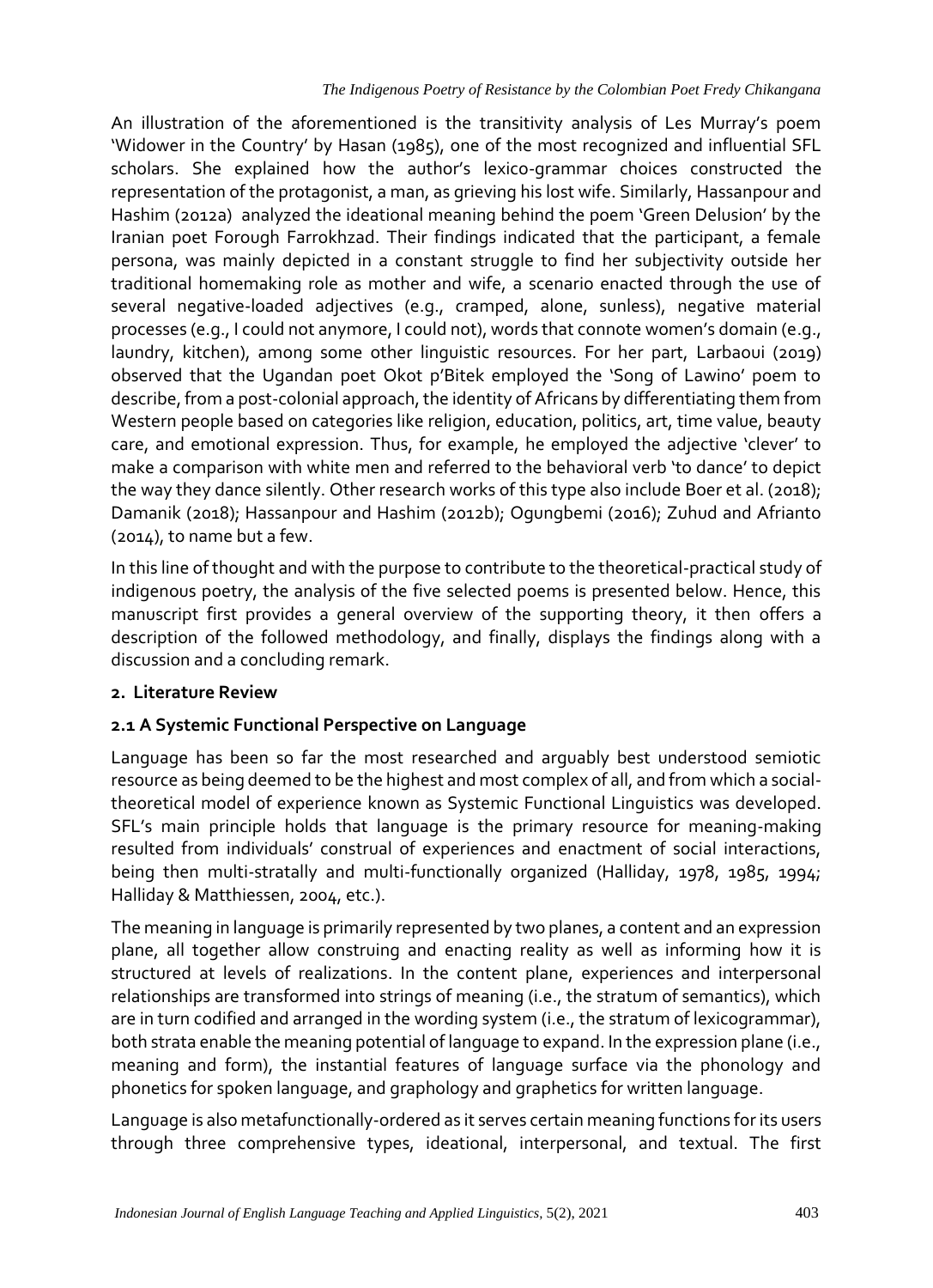metafunction deals with the representation and deconstruction of the experiential meaning of the world, and it is realized by the *Transitivity System,* enabling humans to express their ideas about what is going in an event, who are the participants involved, and the corresponding circumstances. The second metafunction implies the creation and negotiation of inter-subjectivity, allowing people to play different social roles and understand others' judgments, emotions, and attitudes employing the Mood (i.e., declarative, imperative, and interrogative) and Modality Systems (i.e., modal verbs). The last metafunction is accountable for arranging and presenting the ideational and interpersonal meanings as a cohesive and coherent discourse realized in the theme-rheme structure.

# **2.2 Transitivity System**

As aforementioned and argued by Halliday (1985) and Halliday and Matthiessen (2004), the transitivity system portrays people's experiences via (a) *abstract or general actions, verbal events, and attributes* unfolded through time and communicated by verb phrases (i.e., process types); (b) *participant(s)*, either people, objects, or abstractions, doing the acting or being acted upon and realized by a noun, noun groups, and pronouns; and (c) *optional circumstances* to express manner (e.g., comparison, quality, means), extent (e.g., distance, frequency, duration), location (e.g., place, time), cause (e.g., reason, purpose), contingency (e.g., concession, default, condition), accompaniment (e.g., additive, comitative), role (e.g., guise, product), matter and angle (e.g., point of view, source) and realized through prepositional and adverbial groups.

In that vein, this system represents 'who does what to whom, when, where, how, why, and for what' (see Table 1), being the main reason behind the emerging text analyses that seek to unveil the linguistic choices made by language users and deepen into their interpretations from the understanding of its ideational meaning. When applying this framework, the different process types are the cornerstone of the analysis as they allow to "translate the world of experience" (Halliday, 1994, p.107), followed by the depiction of the participants, and the identification of the circumstances. SFL proposes six different types of processes commonly found in the transitivity system of English and other languages as briefly presented below.

- Material. Process of 'doing and happening' in which a subject does something concrete or abstract to some other subject (e.g., paint, send, catch, play, make, buy, etc.). The Actor is the main participant, while the Goal and Beneficiary are optional affected participants who have either a change of status or position.
- Mental. Process of 'sensing' from the own consciousness the phenomena of the world in terms of perception, cognition, affection, and desideration (e.g., like, hate, feel, know, understand, see, etc.). The participant roles are the Senser (i.e., the conscious being) and the Phenomenon (i.e., what is sensed).
- Relational. Process of 'being' by which individuals either provide an attribute to an entity (e.g., be, sound, become, etc.) or give a value to it (e.g., signify, betoken, portray). In the attributive relational process, the participants are Carrier - Attribute, whereas, in the identifying relational process, the participants constitute the Token - Value. This process type also encompasses a process of 'having' by which an entity possesses something (e.g., have, belong, is someone's) and it is enacted by the Possessor – Possessed participants.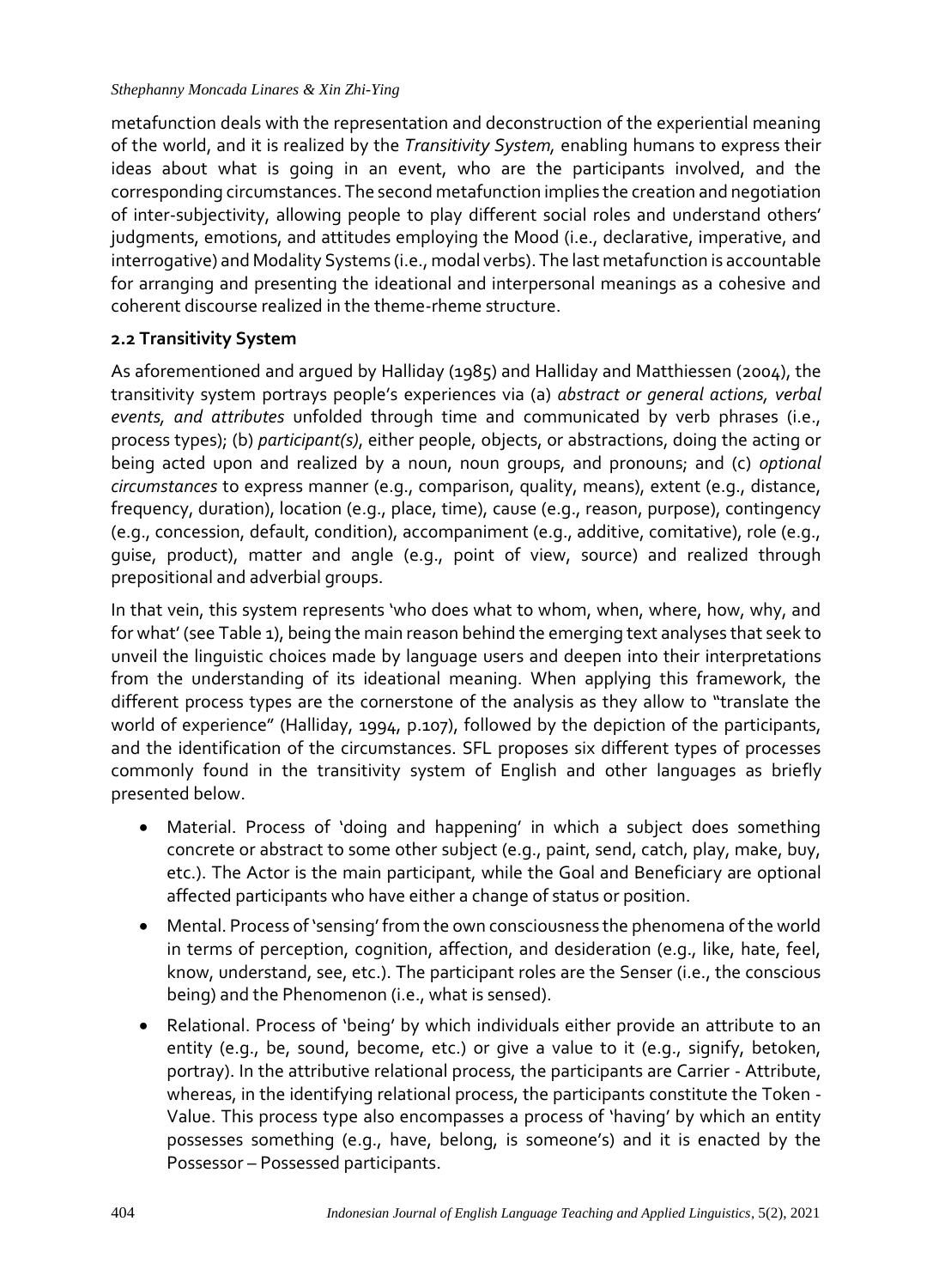- Behavioral. Process of 'psychological and physiological behavior' that allows manifesting externally the internal processes that humans experience. These are halfway between material and mental processes (e.g., smile, cry, memorize, cough, dream, glare, etc.). The two participant roles are the Behaver and the Behavior.
- Verbal. Process of 'saying' through which symbolic relationships are built and represented in the form of language and materialized via diverse kinds of discourse (e.g., speak, chat, say, warn, show, complain, etc.). Its participants are the Sayer (i.e., the addresser), the Receiver (i.e., the addressee), and the verbiage (i.e., the content of what was told or informed).
- Existential. Processes of 'existing' that enable individuals to recognize the existence of entities (e.g., there is, be, occur, emerge, remain, hang, etc.). The only participant in this process is the Existent.

| Process types                                              | Participant types                                                                    | Examples                                                                                                                                                                                                                                                                                                                                                                                                                                                                       |
|------------------------------------------------------------|--------------------------------------------------------------------------------------|--------------------------------------------------------------------------------------------------------------------------------------------------------------------------------------------------------------------------------------------------------------------------------------------------------------------------------------------------------------------------------------------------------------------------------------------------------------------------------|
| Material<br>Doing (physical action)<br>Happening           | Actor (doer)<br>Goal (affected<br>participant)<br>Beneficiary (client-<br>recipient) | Madonna (actor) is composing (process) her<br>$\bullet$<br>new album (goal) in Los Angeles<br>(circumstance of location).<br>Madonna (actor) is composing (process).<br>Madonna (actor) sent (process) her producer<br>$\bullet$<br>(recipient) her new album (goal).                                                                                                                                                                                                          |
| Mental<br>Perception<br>Cognition<br>Affection<br>Volition | Senser - Phenomenon<br>Experiencer-<br>Recipient                                     | Even when Melany (senser) watched<br>$\bullet$<br>(process) the video (phenomenon) for over<br>1.000 times (circumstance of extent).<br>I (senser) know it (phenomenon) because<br>$\bullet$<br>of (circumstance of cause).<br>Adam (experiencer) loves (process) her<br>$\bullet$<br>(recipient) very much (circumstance of<br>manner).<br>Unless (circumstance of contingency) the<br>$\bullet$<br>new president (senser) wants (process) to<br>make the peace (phenomenon). |
| Relational<br>Attributive<br>Identifying                   | Carrier - Attribute<br>Possessor - Possessed<br>Token - Value                        | Andrew (carrier) grew up wild (attribute).<br>$\bullet$<br>Without you (circumstance of<br>accompaniment), Phillipe (possessor)<br>wouldn't have (possessed) a job (possessed).<br>This (token) represented (process) a fortune<br>$\bullet$<br>(value) in the past (circumstance of extent).                                                                                                                                                                                  |
| Behavioral                                                 | Behaver - Behavior                                                                   | Yesterday (circumstance of time), they<br>$\bullet$<br>(behaver) looked at (process) each other<br>(behavior) and smiled (process).                                                                                                                                                                                                                                                                                                                                            |
| Verbal                                                     | Sayer<br>Receiver<br>Verbiage                                                        | He (sayer) repeated (process) the same lies<br>$\bullet$<br>for several months (circumstance of extent).<br>The nurse told them (receiver) the bad news.<br>As an orphan (circumstance of role), I'm in<br>$\bullet$<br>debt with you (verbiage), he said.                                                                                                                                                                                                                     |
| Existential                                                | Existent                                                                             | It (existent) remains (process) the same.                                                                                                                                                                                                                                                                                                                                                                                                                                      |

Table 1: Summary of the transitivity system (adapted from *An introduction to functional grammar*, by M. Halliday & C. Matthiessen, 2004)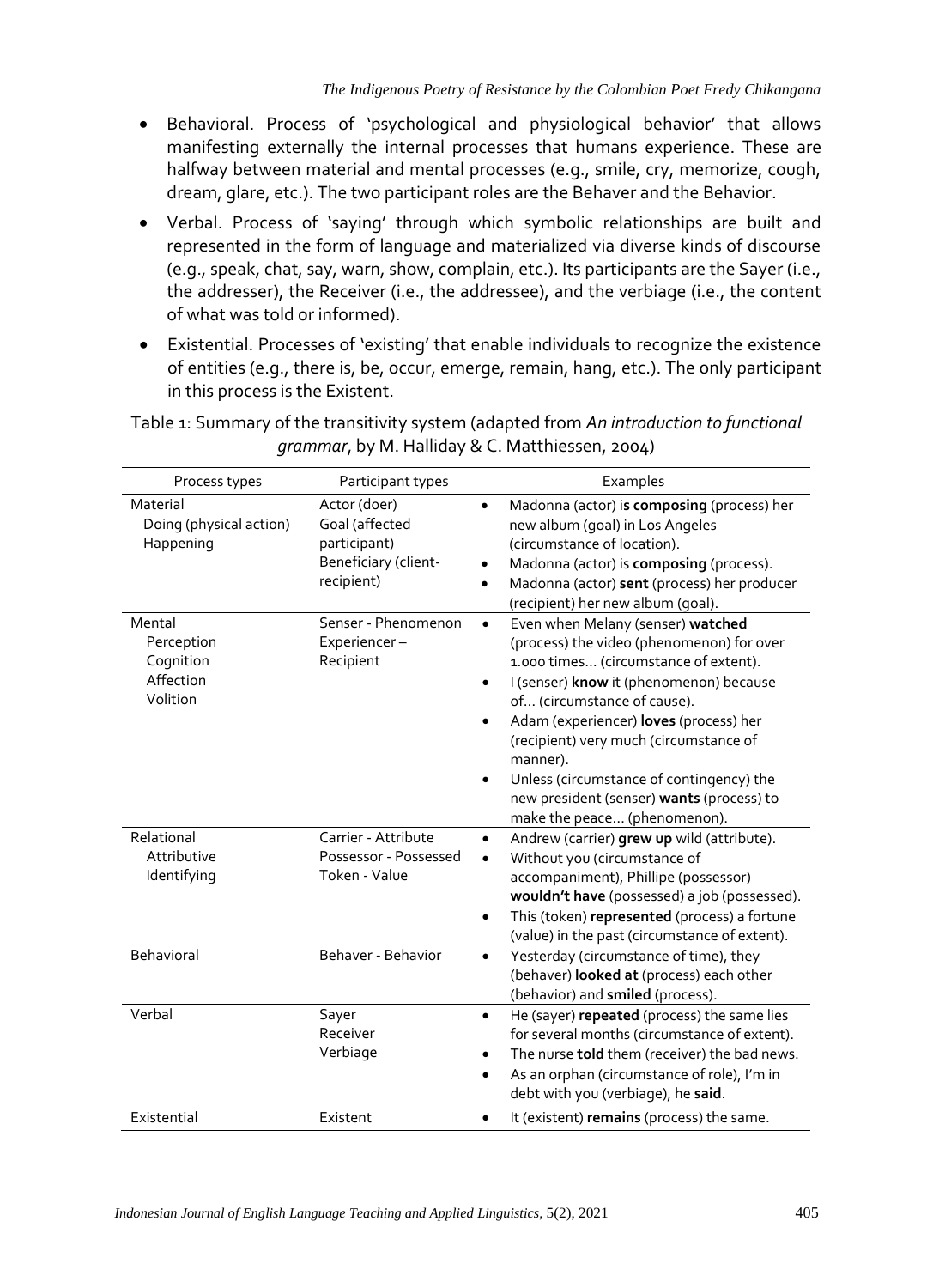# **3. Research Methodology**

The corpus selected for the present analysis comprises five poems (i.e., Footprints, The stone of water, Under the Earth, A word from Grandfather, and The teaching of the Sun) composed by the Colombian indigenous poet Fredy Chikangana. A mixed quantitative-qualitative methodical approach was applied to provide objectivity along with an in-depth understanding of the corpus, that is, an interpretation informed by the Transitivity System framework offered by SFL. In this regard, the steps considered to carry out the analysis included (1) identify the clause complexes (meaning potentials) of the poems; (2) map, categorize and calculate the processes types, participants, and circumstances found in each clause following Halliday's selection criteria (1994); and (3) interpret the extracted data.

# **4. Findings**

From the transitivity analysis conducted on the five selected poems, it could be observed that the texts comprise 79 clauses – including 23 embedded clauses and, therefore, 79 process types as shown in Table 2.

| Poems/<br><b>Process</b><br>type | Footprints                                                    | The stone of<br>water                                               | Under the<br>Earth                                               | The teaching<br>of the Sun                                            | A word from<br>Grandfather                                            | Total (%) |
|----------------------------------|---------------------------------------------------------------|---------------------------------------------------------------------|------------------------------------------------------------------|-----------------------------------------------------------------------|-----------------------------------------------------------------------|-----------|
| Material                         | 8(53%)                                                        | 4 (29%)                                                             | 4(23%)                                                           | 13 (68%)                                                              | 8(57%)                                                                | 37 (47%)  |
| Relational                       | Attributive (2)<br>Identifying (1)<br>Possessive (o)<br>(20%) | Attributive (3)<br>Identifying<br>(0)<br>Possessive<br>(0)<br>(21%) | Attributive<br>(2)<br>Identifying (3)<br>Possessive (1)<br>(35%) | Attributive<br>(2)<br>Possessive<br>(2)<br>Possessive<br>(0)<br>(21%) | Attributive<br>(5)<br>Possessive<br>(0)<br>Possessive<br>(0)<br>(36%) | 21 (27%)  |
| Verbal                           | 1(7%)                                                         | 3(22%)                                                              | 2(12%)                                                           | $2(11\%)$                                                             | O                                                                     | 8 (10%)   |
| Behavioral                       | $2(13\%)$                                                     | 3(21%)                                                              | 1(6%)                                                            | $\circ$                                                               | 1(7%)                                                                 | 7(9%)     |
| Existential                      | 1(7%)                                                         | o                                                                   | 4(24%)                                                           | o                                                                     | $\circ$                                                               | 5(6%)     |
| Mental                           | $\circ$                                                       | 1(7%)                                                               | O                                                                | o                                                                     | 0                                                                     | 1(1%)     |
| Total                            | 15                                                            | 14                                                                  | 17                                                               | 19                                                                    | 14                                                                    | 79 (100%) |

### Table 2: Frequency of process types

The material processes have a higher occurrence accounting for 47% in the poems. Relational processes come a distant second with 27% of frequency. Verbal, behavioral, and existential processes have an overall representation of 10%, 9%, and 6% correspondingly. Meanwhile, mental processes constitute merely 1%. The combination of these processes with a series of nouns, noun phrases (participants), and adjuncts (circumstances) construct an indigenous contemporary narrative of resistance; these linguistic choices are displayed in Table 3.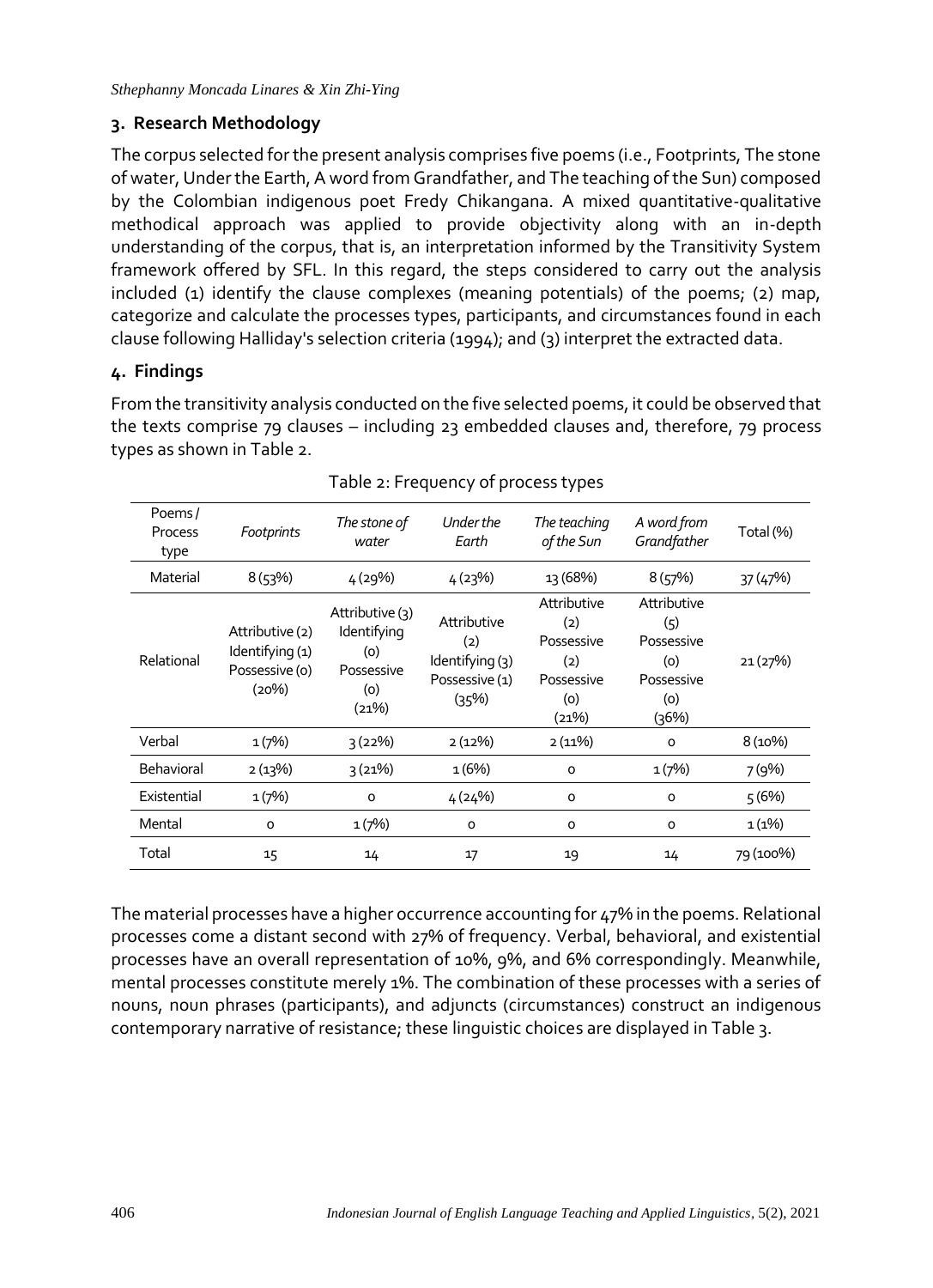| Table 3: Transitivity system realizations in Fredy Chikangana's poetry |  |
|------------------------------------------------------------------------|--|
|------------------------------------------------------------------------|--|

| Realizations of Process Types |                                                                                                                                                                                                                                                                                                                                                                                                                                                                                                                                                                                                                                                                                                                                                                                                                                   |  |
|-------------------------------|-----------------------------------------------------------------------------------------------------------------------------------------------------------------------------------------------------------------------------------------------------------------------------------------------------------------------------------------------------------------------------------------------------------------------------------------------------------------------------------------------------------------------------------------------------------------------------------------------------------------------------------------------------------------------------------------------------------------------------------------------------------------------------------------------------------------------------------|--|
| Material                      | Positive load in semantic: llegamos bañados (we arrive bathed); palpitaba (beat); trepar<br>(climbing); hicieron brotar (made sprout); bebieron (drank); tejieron (woved); vinimos (we came);<br>florecer (to flourish); alimentándose (feeding on); cuelgan (hang); hicieron posibles (made<br>possible); lleva (leads); haz caso (listen to); pagar (to pay); entró (entered); entra (enters); pasó<br>iluminando (passed lighting); tomó (grabbed); inició (started); torcía (twisted); daba vueltas<br>(circled); da (gives); vinimos a germinar (we came to germinate); se vistió (dressed in); desciende<br>(descends).<br>Negative load in semantic: lanzaron (we were cast); detuvo (stopped); se ha despojado (has<br>stripped); no sigas (do not follow); no jueques (do not play); hace orinar (makes you pee); no nos |  |
|                               | quitarán (won't take away); salieron a defenderla (came out to defend her).                                                                                                                                                                                                                                                                                                                                                                                                                                                                                                                                                                                                                                                                                                                                                       |  |
|                               | Positive load in semantic - Identifying: somos (we are); este es (this is); fue (it was) -                                                                                                                                                                                                                                                                                                                                                                                                                                                                                                                                                                                                                                                                                                                                        |  |
|                               | Attributive: fui (I was); soy (I am); a ser (to be); somos (we are); se hizo (became); se fue                                                                                                                                                                                                                                                                                                                                                                                                                                                                                                                                                                                                                                                                                                                                     |  |
| Relational                    | haciendo (became); es (is).                                                                                                                                                                                                                                                                                                                                                                                                                                                                                                                                                                                                                                                                                                                                                                                                       |  |
|                               | Negative load in semantic - Identifying: parecía (seemed); es (is) - Attributive: esa es (this is);                                                                                                                                                                                                                                                                                                                                                                                                                                                                                                                                                                                                                                                                                                                               |  |
|                               | forrado (lined with) - Possessive: le queda (has left).                                                                                                                                                                                                                                                                                                                                                                                                                                                                                                                                                                                                                                                                                                                                                                           |  |
|                               | Positive load in semantic: vamos interrogando (we are questioning); dice (our voice says; says                                                                                                                                                                                                                                                                                                                                                                                                                                                                                                                                                                                                                                                                                                                                    |  |
| Verbal                        | the stone); nos anuncia (announces).                                                                                                                                                                                                                                                                                                                                                                                                                                                                                                                                                                                                                                                                                                                                                                                              |  |
|                               | Negative load in semantic: dirían (would say); reclamamos (we claim); dijeron (they all said);                                                                                                                                                                                                                                                                                                                                                                                                                                                                                                                                                                                                                                                                                                                                    |  |
|                               | nos recuerda ( <i>it reminds us</i> ).                                                                                                                                                                                                                                                                                                                                                                                                                                                                                                                                                                                                                                                                                                                                                                                            |  |
| Behavioral                    | Positive load in semantic: cantaron (they sang); cantar (to sing); cantan (they sing); danzan                                                                                                                                                                                                                                                                                                                                                                                                                                                                                                                                                                                                                                                                                                                                     |  |
|                               | (they dance); cantando (singing); alienta (encourage).                                                                                                                                                                                                                                                                                                                                                                                                                                                                                                                                                                                                                                                                                                                                                                            |  |
|                               | Negative load in semantic: mirando (watching).                                                                                                                                                                                                                                                                                                                                                                                                                                                                                                                                                                                                                                                                                                                                                                                    |  |
| Existential                   | Positive load in semantic: venimos (we come from); que habita (that lives); estamos (we are);                                                                                                                                                                                                                                                                                                                                                                                                                                                                                                                                                                                                                                                                                                                                     |  |
|                               | que está (which is).                                                                                                                                                                                                                                                                                                                                                                                                                                                                                                                                                                                                                                                                                                                                                                                                              |  |
|                               | Negative load in semantic: que se hizo (that became).                                                                                                                                                                                                                                                                                                                                                                                                                                                                                                                                                                                                                                                                                                                                                                             |  |
| Mental                        | Positive load in semantic: amé (I loved).                                                                                                                                                                                                                                                                                                                                                                                                                                                                                                                                                                                                                                                                                                                                                                                         |  |
|                               |                                                                                                                                                                                                                                                                                                                                                                                                                                                                                                                                                                                                                                                                                                                                                                                                                                   |  |

#### Realizations of Participants Types

| <u>Kealizations on Farticipants Types</u> |                                                                                                                                                                                                                                                                                                                                                                                                                                                                                                                                                                                                                                                                                                                                                                                                                                                           |
|-------------------------------------------|-----------------------------------------------------------------------------------------------------------------------------------------------------------------------------------------------------------------------------------------------------------------------------------------------------------------------------------------------------------------------------------------------------------------------------------------------------------------------------------------------------------------------------------------------------------------------------------------------------------------------------------------------------------------------------------------------------------------------------------------------------------------------------------------------------------------------------------------------------------|
| Material                                  | Positive load in semantic - Actor: nosotros (we); nuestro corazón Yanakuna (our Yanakuna<br>hearts); los Abuelos (the grandfathers); yo (me); el Sol (the Sun); un señor (a man); ella (she); la<br>tierra (the Earth); los hombres y mujeres (men and women); él (he) - Goal: los Abuelos (the<br>Grandfathers); la sonrisa del maíz (the corn smile); la vida (life); animal de colores (colorful<br>animal); al Abuelo (to Grandfather's); a la Abuela (to Grandmothe'sr); un perro recién mojado (a<br>fresly wet dog); al humo (the smoke); danza ceremonial del continuo retorno (ceremonial dance<br>of eternal return); una cabuya (cabochon); círculo del tiempo (circle of time).<br>Negative load in semantic - Actor: nuestros enemigos (our enemies); nada (nothing); pájaro<br>gris (grey bird); fuego (fire) - Goal: la tierra (the land). |
|                                           |                                                                                                                                                                                                                                                                                                                                                                                                                                                                                                                                                                                                                                                                                                                                                                                                                                                           |
| Relational                                | Positive load in semantic - Carrier: el día (the day) - Possessor: animal de colores (colorful<br>animal).<br>Negative load in semantic - Token: tierra para chivos (land for goats); este rincón (this corner)<br>- Carrier: este lugar (this place); ese pájaro gris (grey bird); fuego (fire).                                                                                                                                                                                                                                                                                                                                                                                                                                                                                                                                                         |
| Verbal                                    | Positive load in semantic - Sayer: nuestra voz (our voice); la piedra (stone); los hilos de arco iris<br>(the rainbow threads); Abuelo (Grandfather); Abuela (Grandmother); Taita (daddy); mamita<br>(mommy); palabra de mi corazón (word of my heart); todos (all/everybody) -- incluyendo al Sol<br>(including the Sun) - Receiver: a las piedras (the stones).<br>Negative load in semantic - Sayer: los doctores (the doctors); pájaro gris (grey bird); fuego (fire).                                                                                                                                                                                                                                                                                                                                                                                |
| Behavioral                                | Positive load in semantic - Behaver: las serpientes (the snakes); los Abuelos (Grandfathers);<br>nosotros (we); animal de colores (colorful animal); palabra de mi corazón (word of my heart).<br>Negative load in semantic- Behaver: los doctores (the doctors).                                                                                                                                                                                                                                                                                                                                                                                                                                                                                                                                                                                         |
|                                           | Positive load in semantic - Existent: nosotros (we); animal de colores (colorful animal); al verbo                                                                                                                                                                                                                                                                                                                                                                                                                                                                                                                                                                                                                                                                                                                                                        |
| Existential                               | (to the verb).                                                                                                                                                                                                                                                                                                                                                                                                                                                                                                                                                                                                                                                                                                                                                                                                                                            |
| Mental                                    | Positive load in semantic - Senser: la piedra (the stone).                                                                                                                                                                                                                                                                                                                                                                                                                                                                                                                                                                                                                                                                                                                                                                                                |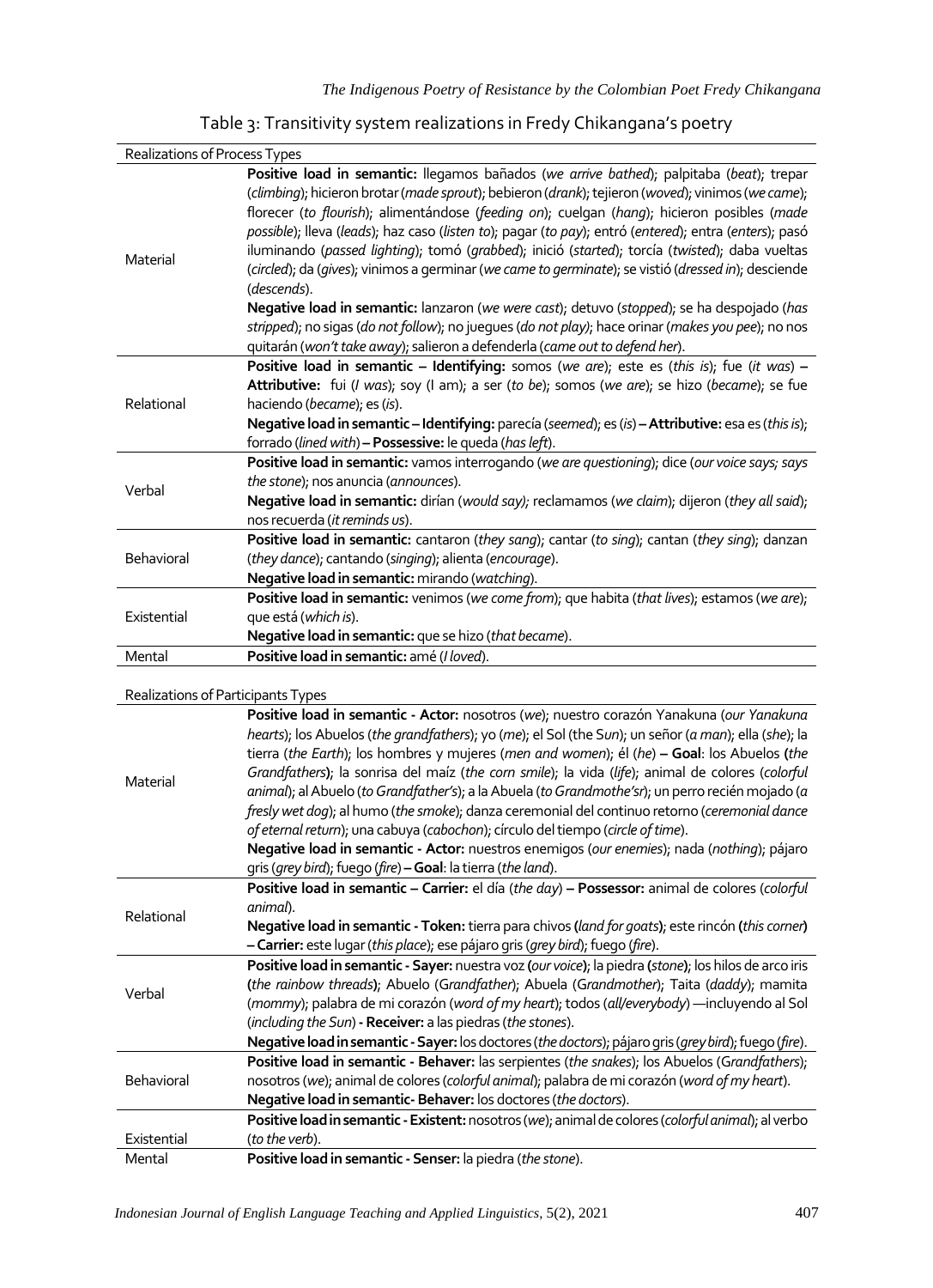*Sthephanny Moncada Linares & Xin Zhi-Ying*

| Realizations of Circumstantial Adjuncts |                                                                                                                                                        |
|-----------------------------------------|--------------------------------------------------------------------------------------------------------------------------------------------------------|
| Extent-Duration                         | en cada momento de resistencia (in every momento of resistance) - Spatial: hasta el centro de                                                          |
|                                         | un gran espacio (to the center of a large space).                                                                                                      |
|                                         | del agua (from the water); los caminos agrestes (on the rough paths); esta tierra (this land); todos                                                   |
|                                         | los caminos (all the ways); orillas de un río bullicioso (along the banks of bustling river); esta orilla                                              |
|                                         | (this shore); este cielo (this heaven); otras orillas (other shores); en mi cuerpo (in my body); a la                                                  |
|                                         | tierra (to earth); en el fondo de la tierra (at the bottom of earth); el mismo caracol del tiempo (the                                                 |
| Location-Spatial                        | very same snail of time); en esta tierra (on this earth); de arriba (from above); fuera de esta tierra                                                 |
|                                         | (out of this earth); de lo subterráneo (from the underground); despeñadero (cliff); en cama (in                                                        |
|                                         | bed); dentro de cuerpo (inside the body); el lugar (the place); todos los caminos de la tierra (all<br>roads of earth); a las casas (into the houses). |
|                                         | de un salto (from a jump); en silencio (silently) - Means: de Sol (the Sun); con los pies rotos por                                                    |
|                                         | el tiempo (with the feet broken by the time); en el cuerpo de los Abuelos (in grandfathers' bodies);                                                   |
| Manner                                  | por entre las piedras (through the stones); por el techo de una casa (through the roof of a house);                                                    |
|                                         | entre su pierna (between his leg); sobre una olla de aluminio recién quemado (over a freshly                                                           |
|                                         | burned aluminum pot) - Quality: suavemente (gently).                                                                                                   |
|                                         | al amanecer (at dawn); en las noches (at night); hoy (today); en cada momento (at every                                                                |
| Temporal                                | moment).                                                                                                                                               |
|                                         | espantar la tristeza del destierro (scare away the sadness of exile); para sequir viviendo con la                                                      |
|                                         | memoria de los muertos (to continue living with the memory of the dead); para no olvidar el                                                            |
| Cause-Reason                            | origen (to not forget the origin); para ascender al encuentro del Sol (to ascend to meet the Sun);                                                     |
|                                         | para volver a empezar (to start again); para cazar (to hunt); para jugar (to play); para seguir                                                        |
|                                         | viviendo (to continue living).                                                                                                                         |
| Accompaniment                           | junto a la tierra (next to the land); con el fuego (with the fire).                                                                                    |
| Matter                                  | sobre nuestro paso por este mundo (about our passage through the world); sobre aquellos                                                                |
|                                         | secretos de la gran montaña (about those secrets of the great mountains).                                                                              |
| Role                                    | como de cristal (became crystal clear).                                                                                                                |

### **4.1.** *Huellas:* **Footprints**

An analysis of the first selected poem entitled *Huellas*(Chikangana, 2006) (See Table 3) shows that the author makes use of five processes (i.e., material 53%, relational 20%, behavioral 13%, verbal 7%, and existential 7%) from which the material is the dominant type (see Table 2). This text describes, on the one hand, the scenario of marginalization and ostracism that the Yanakuna community has experienced as a result of the territorial confrontations with hegemonic powers (i.e., a centralized Colombian government, armed actors, and landowners), and on the other hand, portrays the great sense of resilience of the indigenous ascendants residing this landmark.

Chikangana relies mainly on material processes to enact this reality. Thus the negatively loaded verbs (e.g., we **were cast**; nothing **stopped** the flow of blood) represent the community struggle; conversely, the positively loaded verbs (e.g., our hearts **beat** Yanakuna; they **made sprout** the corn smile; they **wove** all the ways; etc.) depict the individuals' selfdetermination against the threat. Relational processes, attributive and identifying, along with their attributes and the cause-reason circumstances are also relevant resources for the author to present the negative effects of this conflict on their ancestral territory, which was turned into a deserted Warfield where only goats can live (e.g., that's land for goats). This spatial representation, although pejoratively attributed by the invaders (i.e., sayer and actor) to the indigenous population (i.e., actor) indirectly constitutes a positive quality, since these animals are well-known for being strong, tolerant, filial, and able to persevere any difficulty. Likewise, other circumstantial elements of spatial location (e.g., the rough roads; this land)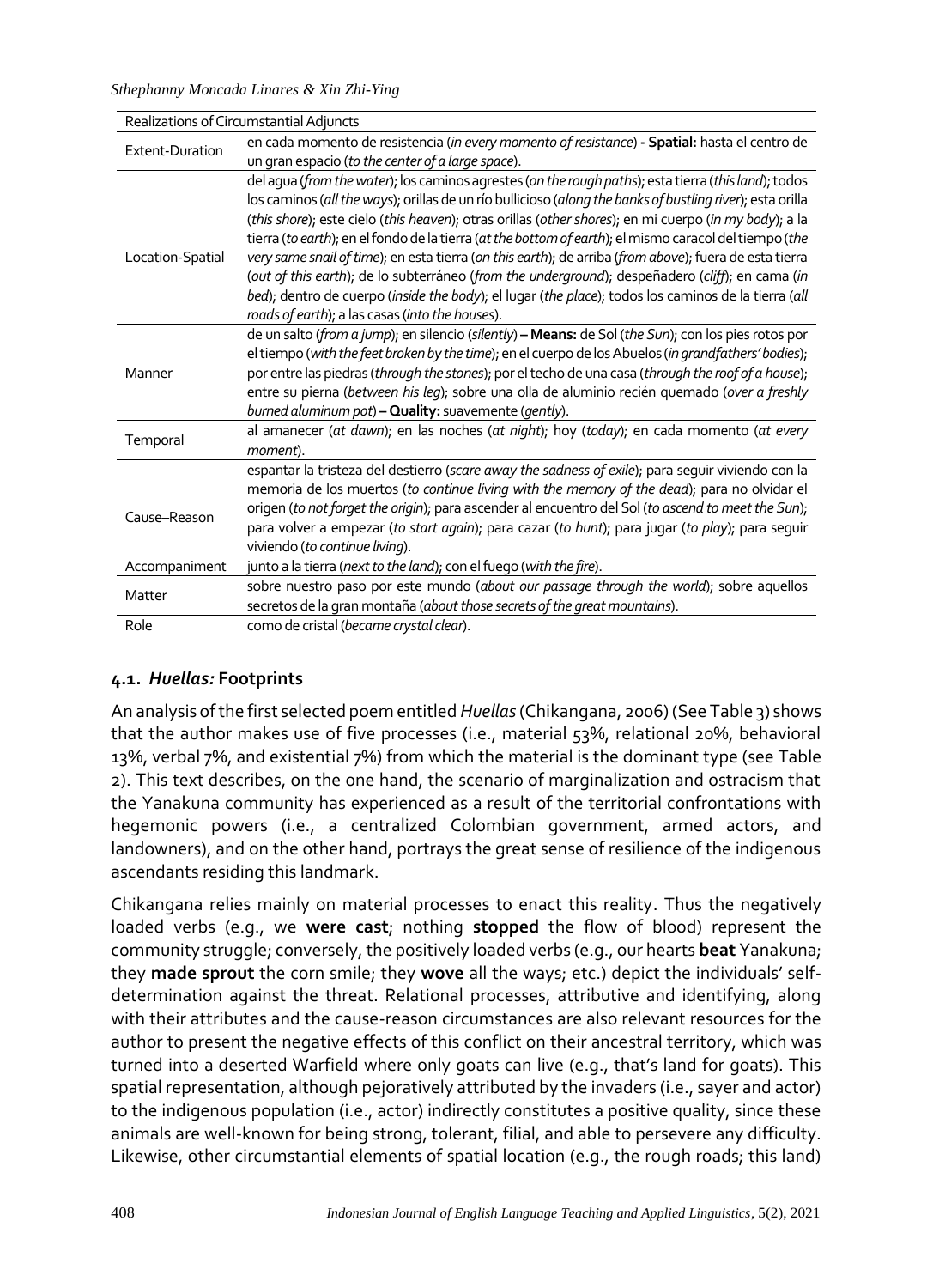and manner-means (e.g., with feet broken; in the body; through the stones; on all the roads of the earth) contribute to shaping this imagery of Yanakunas as enduring and cheerful individuals who despite the toughest times, they were motivated to keep alive their cultural heritage and reminiscence their roots as sons of the Mother Earth (i.e., *Pachamama*). This poem becomes a symbolic claim of space, collective territorial revindication, and preservation of the ancestral memory.

### **4.2.** *La piedra del agua***: The stone of water**

The poem named *La piedra del agua* (Chikangana, 1992) (See Table 3) displays five processes (i.e., material 29%, relational 21%, verbal 22%, behavioral 21%, and mental 7%) which exhibit almost an even percentage of occurrence. The text incarnates the voice of river stone, an awake and alive eyewitness who through its stationary status has the privilege to deliver a narrative of the past and a concern for the transcendence of living beings. This testimonial attribute seems to be highly appreciated by the Yanakunas who approach this natural entity to corroborate their purpose on Earth as well as to look for a sense of solidarity based on shared experiences between them.

The author chooses to incorporate positively loaded material processes enacted by an inclusive pronoun "we" (e.g., we came; that's why we came to earth) together with circumstantial adjuncts of matter (e.g., about our passage through this world) to introduce the reasons behind the meaning of life and its hardships. Thus, in the first half of the poem, the stone is treated as a passive participant, a receiver who carefully listens to a series of existential questions posed and immediately answered by the poet himself (i.e., hypophora rhetorical device), who in turn plays the dual role of sayer and agent. It is worth noting that along the text lines, none of the participants are construed as doers or actors, which could imply that they are not in control of what may happen to them. However, in the second half of the text, the stone takes the active role of sayer and the voice of the author completely vanishes, it is time now for nature to agree on the assertions previously made by the author by relating them to its own subjective experience and present status quo (temporal circumstance). This is achieved through attributive relational processes (e.g., I **was** also fire; I **am** hit of water; **to be** a stone of water) that create its self-representation of evolution from a state of being fire (i.e., the Father fire, a symbol of human knowledge) to a state of becoming a piece of everlasting and solid sediment whose body is craved with the collective memory of the past.

Spatial location circumstances (e.g., the banks of a bustling river; this heaven; this shore; from another shore; in my body; next to the earth) are included by Chikangana to signal the places where these two monologues occur. These locations constitute organic sacred elements for the Yanakuna community as they are associated with the myth of origin and thus, ascribed with a character of remembrance that bears the imprints of hundreds of years of existence. Both nature and human beings, as guardians of the territory, are responsible for securing the preservation of their cultural heritage and therefore, nurse their contemporary indigenous identity. This idea of life purpose, which embodies the theme of the poem, is further reinforced by the addition of behavioral processes (e.g., if it is not to **sing**; snakes **sing** and **dance**) since according to the author's ancestral beliefs, the act of singing and dancing helps to defeat the feeling of forgetfulness and indifference (impersonated by the imagery of a serpent - behaver) they have experienced.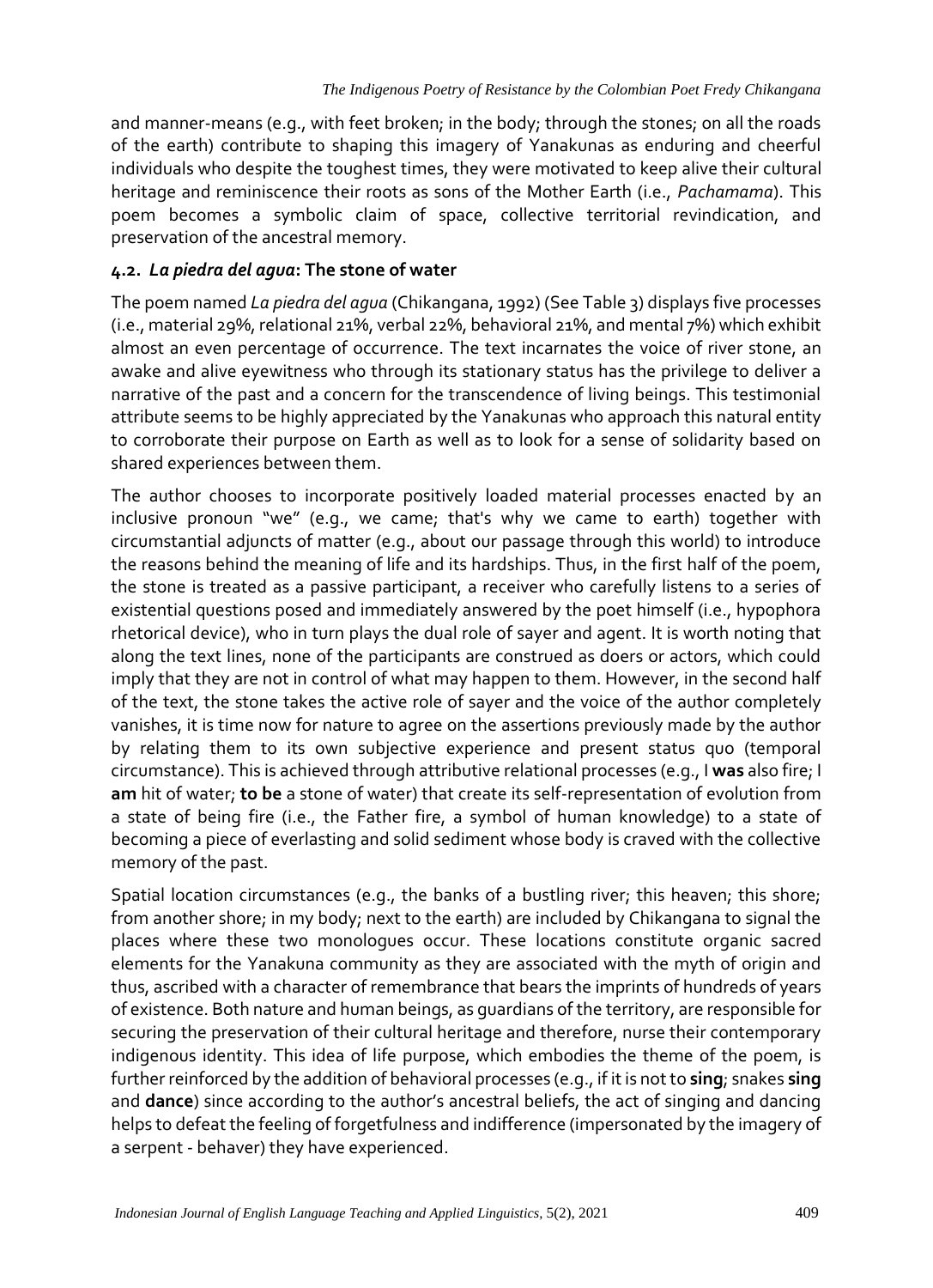### **4.3.** *Bajo tierra:* **Under the Earth**

The next interpreted poem is called *Bajo tierra* (Chikangana, 2004) (See Table 3). It comprises five processes (i.e., material 23%, relational 35%, verbal 12%, behavioral 6%, and existential 4%) from which relational verbs are predominant, followed by material and existential. The literary composition resorts mainly to processes of being (e.g., we **are** that colorful animal; we **are** the very snail of time; we **are** also from above) as a mechanism to bring upon to the author self-identifying values as the ones incarnated by those residing in the underground (i.e., a place for the spirits of the death) and the up world (i.e., a place for the Deities), reference points suggested by the recurring spatial location circumstances (e.g., at the bottom of the earth; from the underground; from above; out of this earth) along with the existential realizations (e.g., what is; that inhabits; that became).

This property of the text allows it to display two different but yet complementary discursive scenarios. On the one hand, in the initial eight lines of the poem, the author's inclusive poetic persona (i.e., We) introduces a detailed picture of the existential nature of himself and his community, that is, a portrayal of his identity as Yanakuna (i.e., being one with Mother Earth), an individual who embodies the legacy of his predecessors and aspires to reach almighty. Allusive references of positively loaded material and behavioral processes (e.g., **feeding** on its own essence; **singing**; where the first lichens **hang**; **made** life on this earth possible) performed by organic inanimate and animate subjects (e.g., that colorful animal; the oldest grandparents) together with a cause-reason circumstance (e.g., to ascend to meet the sun), and the inclusion of a goal participant (e.g., life) are proof of the aforesaid.

On the other hand, in the subsequent strings of the poem, Chikangana (sayer) makes a hearty claim (e.g., we claim our right) to retrieve his/their land rights and autonomous ownership as explicitly stated in the content of his verbiage (e.g., our right to the moon, to the sun, to the crystal-clear water, etc.). This sense of authority to speak on behalf of his territory results from his supernatural capability to dwell through the realms of death and the Gods, which in turn enables him to become a testimonial voice of the devastating historical events faced by his community. Consequently, as the text closes, the author once again brings back the idea of his existential presence as a Yanakuna member, but unlike its initial positive depiction, the new imagery is created as a weary and dejected subject who is only left with its inner strength, the possessive relational process (e.g., who only **has** left the strength of his heart) serves to enact this last representation.

### **4.4.** *Enseñanza del Sol:* **Teaching of the Sun**

Another work by Chikangana is the poem *Enseñanza de Sol* (Chikangana, 2006). It is internally composed of three processes (i.e., material 68%, relational 21%, and verbal 11%) being material verbs the ones commanding its general construal (See Table 3). In an attempt to keep claiming and replicating the indigenous land right demand, in this particular literary text, the Sun-deity is placed as the primary actor who, supported by the rising voices of the Yanakuna community, pleads on behalf of this claim. The verbal processes (e.g., "They will not take away the earth", they all **said**; it **reminds** us of that fight for Mother Earth) along with its participants (e.g., they all said -including the Sun-) signal this request, which in turn comprises the theme.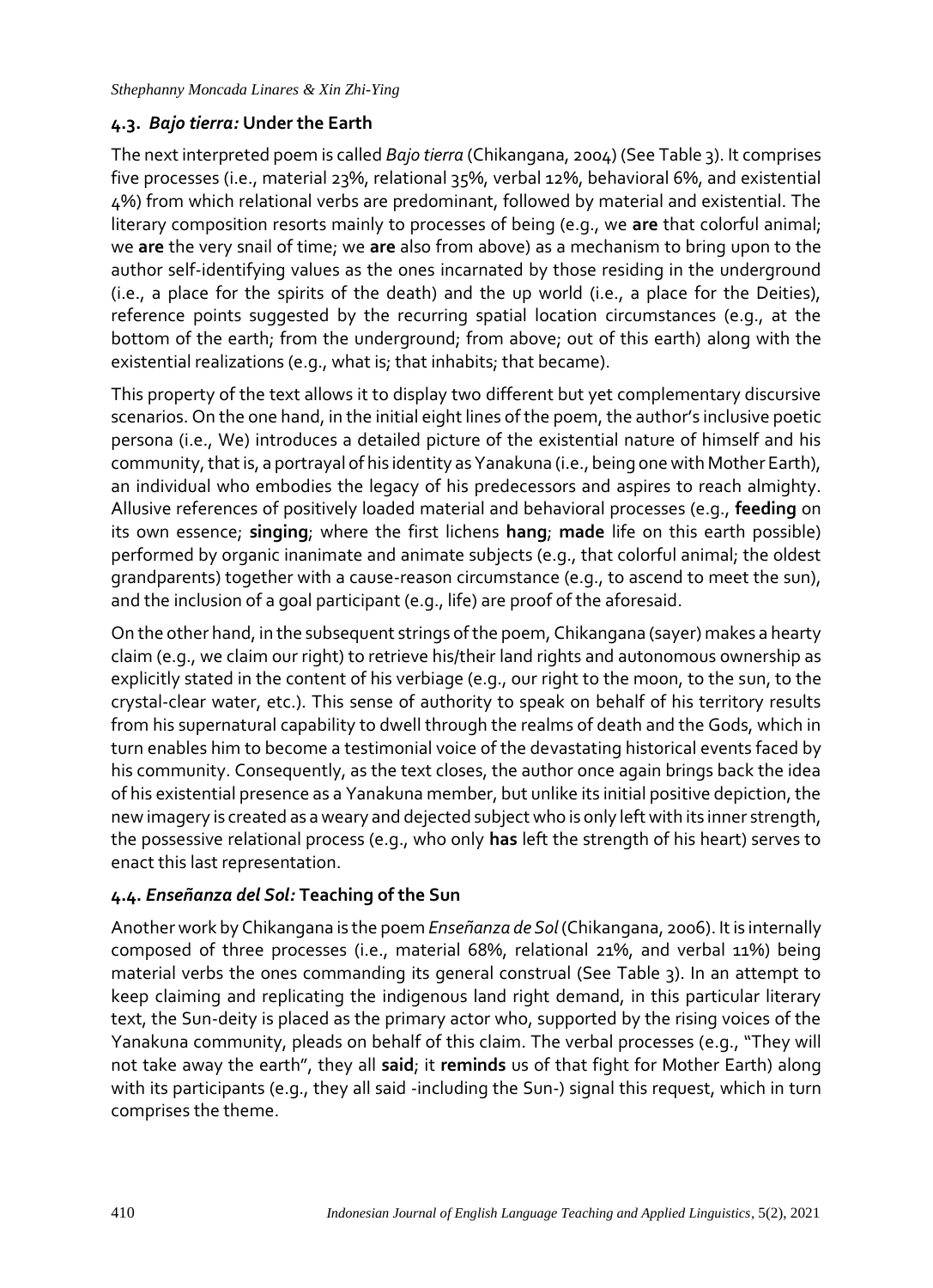The omniscient and omnipotent Sun deity is entitled to perform almost 70% of the actions depicted in the poem. This time and unlike the previously discussed poetry in which the author posited himself as the main participant, Chikangana seeks to allocate his discourse on a third entity who possesses a higher degree of authority and therefore, of acting. Hence and following a narrative tone, the poet discloses how the Sun descended to Earth to celebrate a collective ritual performance to reverse time and summon the rebirth of Mother Earth. The description of this whole scenario is realized by material processes (e.g., the Sun gently **entered** the roof of a house…he **passed** lighting the ribs of a freshly wet dog…he **grabbed** the smoke…and **started** the ceremonial dance; the Sun **dressed** in water), circumstantial elements of manner (e.g., gently entered the roof of a house; from a jump) and means (e.g., between his legs; over a freshly burned aluminum pot), along with goal participants (e.g., the smoke; the ceremonial dance of the continuous return; the circle of time).

During this ceremony, a voice of territorial claim is overheard in unison followed by a confident assertion of ownership and self-reaffirmation of existence as indicated by the identifying relational process (e.g., **this is** the place where we came to germinate), which functions to designate the 'land' as the core spatial location circumstance and subsequent actor in charge of nurturing people's lives (e.g., the land that gives the strength to continue living), beliefs and worldviews. The insertion of this latter cause-reason adjunct serves as further encouragement to mobilize participants (i.e., the Sun and the Yanakuna community) to resist the violent invasion of outsiders or non-indigenous self-proclaimed owners. This scene is illustrated in detail by the material (e.g., men and women **came out** to defend her; the Sun **dressed** in water) and attributive relational processes (e.g., it **became** stronger) in conjunction with its participants (e.g., men and women; the Sun) and corresponding attribute (e.g., stronger). The text ends with an intentional shift of narrator, from third to first person (i.e., the author's voice), who is expected to deliver a causative testimony of the feats and teachings of the Sun-deity and the ancestors for successors to learn and pursue.

# **4.5.** *Palabra del Abuelo:* **A word from Grandfather**

The last revised poem is *Palabra del Abuelo* (Chikangana, 2010). It encompasses three processes (i.e., material 57%, relational 36%, and behavioral 7%) with a major representation of material concrete actions (See Table 3) as manifestations of probable consequences if the receiver participant (i.e., the author) does not take into consideration the given pieces of advice.

On the base of this subject matter, the text unfolds in the sequential introduction of one character after the other. The first two sayers (i.e., Grandfather and Grandmother) perform the role of knowledgeable and wise advisers warning the author to be careful with some natural entities (e.g., gray bird; fire) as they are ill-omen. This cause-effect discourse is realized by the material (e.g., do not **follow**; do not **play**; it **leads** to the cliff; it **makes** you pee) and attributive relational processes (e.g., it is) along with its negatively loaded attributes (e.g., spirit; death; cold inside the body). The following sayers (i.e., Daddy -*Taita*- and Mommy -*Mamita-*), from a parenting position, corroborate the first participants' caveat and firmly demand the author to take heed of it, action processes (e.g., listen to grandfather's; listen to grandma's) and cause-reason circumstantial elements (e.g., you have to pay to hunt; you have to pay to play with fire) enact this verbiage. Lastly, the carrier participants (e.g., Gray bird; Fire), initially discredited by the grandparents, take the floor and vehemently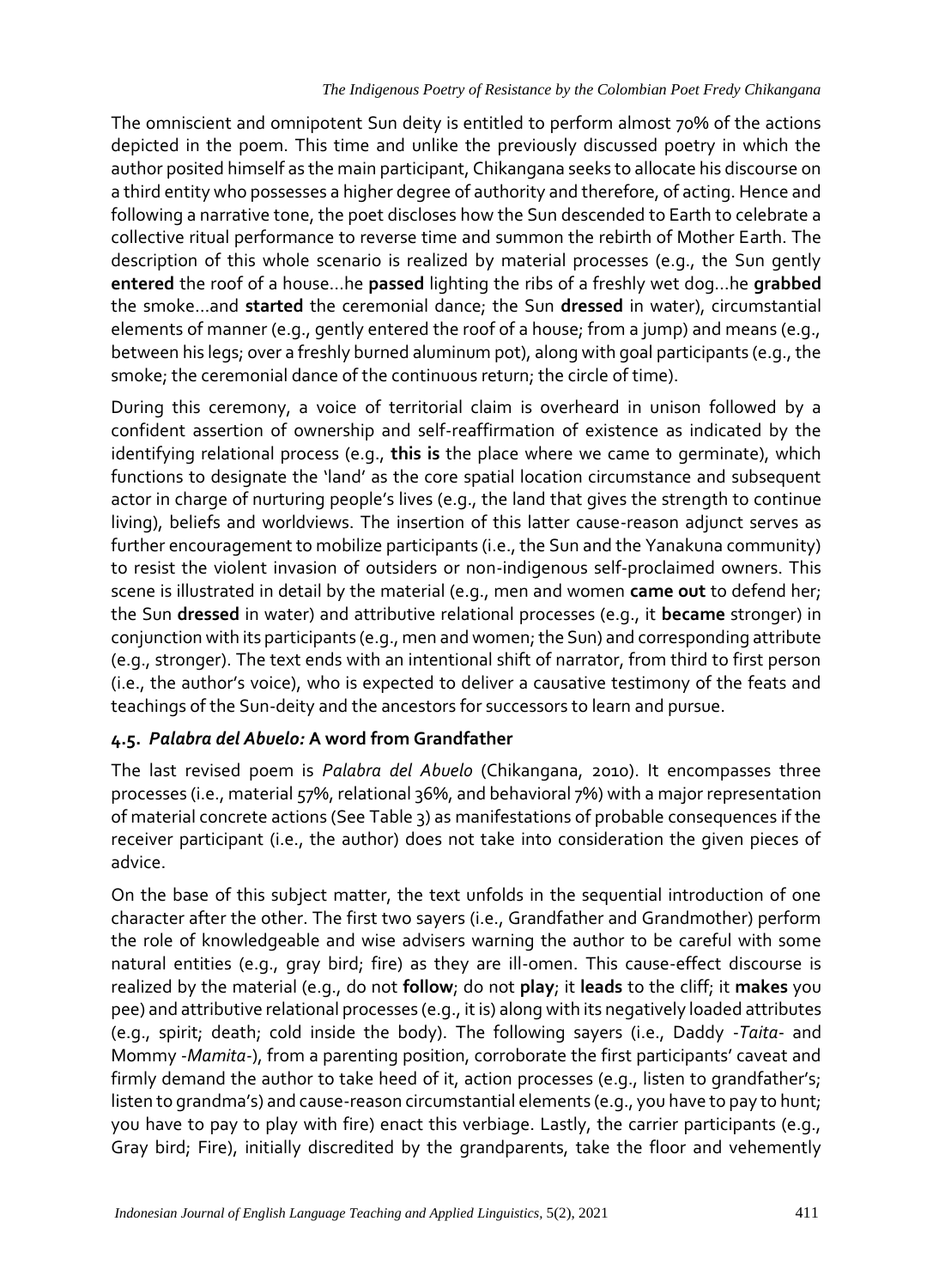counterargument their accusations by ascribing them unfavorable traits, this can be evidenced through the attributive relational processes "is" and its qualifiers (e.g., suspicious man; malicious woman).

As a closure, the author's poetic persona is brought to the scene to assert that despite the voices he has listened to, he is willing to discover by himself the mysteries of life, as it is signaled by his verbiage (e.g., word of my heart - welcome the mystery - encourage this singing.). In summary, this literary piece becomes a collective effort to evoke the image of the Yanakunas' long-standing community and its socio-cultural reality, a goal achieved through the portrayal of the family as a guiding entity, the impersonification of the memory as organic beings that bear witness of life and death, and the poet's representation as an orator whose messages are grounded on the teachings and the testimonial voices of his people.

### **5. Discussion**

The literary production and distribution that do not follow the official standards of the dominant canon and the modernizing discourses is frequently made invisible for being regarded as marginal, minor, secondary, and a folkloric 'hybrid object' (Barragán, 2016; Fernández, 2009; Rodríguez, 2017) belonging to the popular culture. This is a social reality that has been and is still experienced by numerous Indo-American indigenous communities like the Yanakuna since the colonialism in the nineteenth century and the rising of the conflicts in their nations. Recentering indigenous voices, experiences, and epistemologies via a dialogue that fosters the democratization of cultural rights and the restoration of the agency is what Fredy Chikangana has attempted to achieve along with the compositions of other self-declared orators like Yenny Muruy Andoque, Leonel Lienlaf, Elicura Chihuailaf, among others, who have started the '*oralitura*,' an indigenous movement of people and cultures emerging from several countries like Colombia, Mexico, Chile, Peru, etc. The *oralitura* has been conceived as a project of cultural, aesthetics, political, ethical, and pedagogical resignification enacted from the indigenous ancestral wisdom about the past and the present times that leads to the building of new territories around the power of the 'word' to create and preserve rather than to produce misery and oblivion (Barragán, 2016; Toro, 2014).

The text analysis of indigenous poetry constitutes then a relevant enterprise to unveil how writers participate in social activities and how the context is embedded within language by identifying patterns of meanings that lead to a particular social goal (Halliday, 1978) that otherwise may go unnoticed by the majority of the audience if not read beyond the lines. Indigenous compositions have served as epistemic conduits of their knowledge crossed by their history of unequal battles for the acknowledgment of their ancestral entitlement, respect, and their right to be heard outside their community after being systematically silenced for decades. The transitivity analysis conducted on the five selected poems written by Chikangana in which the process types, participants, and circumstances were considered to reconstruct the author's world of experience, disclosed how he portrays his Yanacuna community as one claiming space and vindication of his ancestral identity to guarantee its preservation and lasting existence. His poems showed to be highly permeated by his context of situation built upon his ancestors,' family's, and his memoirs and legacy as expressed by the lexico-grammar resources he chooses, whose meanings are primarily centered in the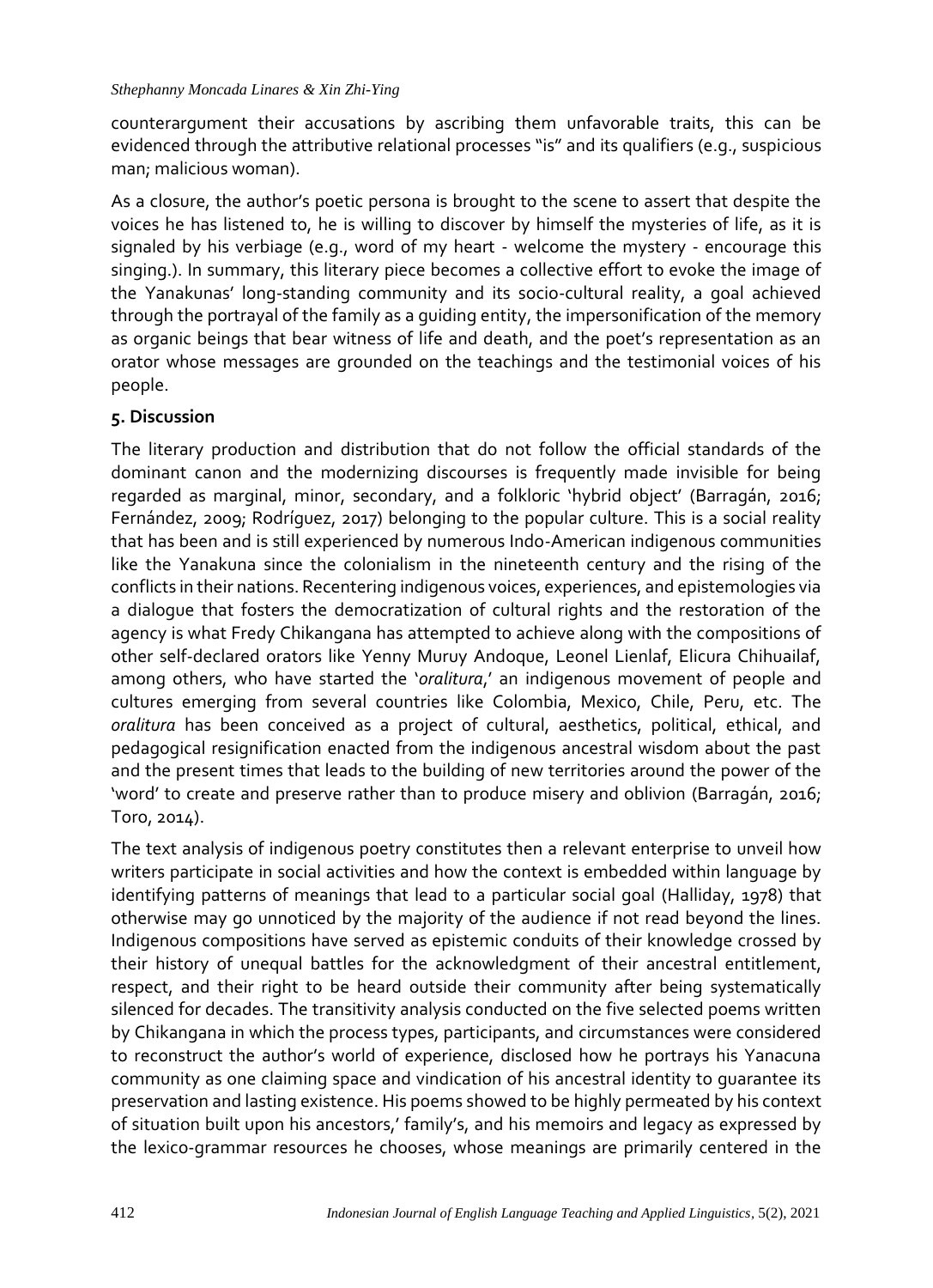notions of defiance, memory, collective identification, and the long-standing right to land, concerns that were noticed as well by Abello (2015); Campos et al. (2018); and Ceballos  $(2015).$ 

Literature on the *oralitura* within the American continent has also confirmed the aforementioned. The contemporary indigenous literary production and particularly, poetry for being a space of collective development (Lienlaf as cited in Franco, 2009), has been significantly shaped by a series of external factors that have impacted the status quo of the community and consequently, the poets' experiences. For example, Franco (2009) explained how the poems created by the Zapotec in Mexico and Mapuche in Chile are founded on a history of resistance that has denied their idiosyncrasy. The Mapuche poetry often tackles their community struggle of loss and recovery of their memory and language after their genocide, oppression, and intolerance at the hands of the Spanish conquerors and their nation as depicted by the Mapuche writer Elicura Chihuailaf in the poem 'Confidential message to the Chilean people,' which is "part memoir, part history and part political tract, writes of Nvtram, the art of speech linked to historical memory" (p.26).

Likewise, Sánchez et al. (2019) have observed how indigenous people employ poetry as a powerful tool of resistance in Latin America. Some of these compositions could allude to the forced displacements, the systematic killing of environmental activists, and the destruction of nature brought by the large-scale mining, agriculture, and the oil industry, just like it is reflected in the numerous verses by María Teresa Panchillo, Rayen Kvyeh, and Adriana Paredes, who have condemned the water deterioration and the extinction of native forests. Comparable with Colombia, Chile, Mexico, and some other Ibero-American countries where indigenous collectives have elevated openly their voices, Salmón (1997, as cited by Rodríguez, 2017) indicated that the construal in Bolivian's poetry has been primarily motivated by their intimate relationship with 'Mother nature,' the misuse of their image for nationalist political purposes, and their portrayal as simple objects of indigenism, circumstances that have been discursively transformed in the ongoing pursuit for resistance and remembrance.

These and other findings by numerous scholars in the fields of literature, critical theory, cultural studies, etc., appear to be consistent with the statements priorly made in this document and which resulted from the SFL analysis performed on the five poems by Chikangana. Furthermore, the contemporary society is then witnessing the emergence to the public sphere of what has been theoretically coined as the 'insurgent poetics,' a mode of subjectivation characterized by the discontinuation of the transcendental coordinates of the world and the subtraction from the identitarian labels of a nation, race, and gender (Nesbitt, 2013). According to Burdette (2014, 2019) and Hill (2017), the insurgent poetics have encouraged the indigenous agency towards participating in resistance actions that allow them to speak out and reclaim their rights to represent themselves in the discursive and political realm through poetry, novels, essays, and some other literary manifestations, which in turn serve as "alternatives to hegemonic forms of knowledge tied to neoliberal, capitalistic, and Eurocentric values of progress and individualism" (Burdette, 2019, p.6).

The Yanakuna's *oralituras* thus become insurgent poetics that demand personal accountability and collective efforts through the vindicating act of renaming the world and reconnecting with themselves and their living memory from their epistemological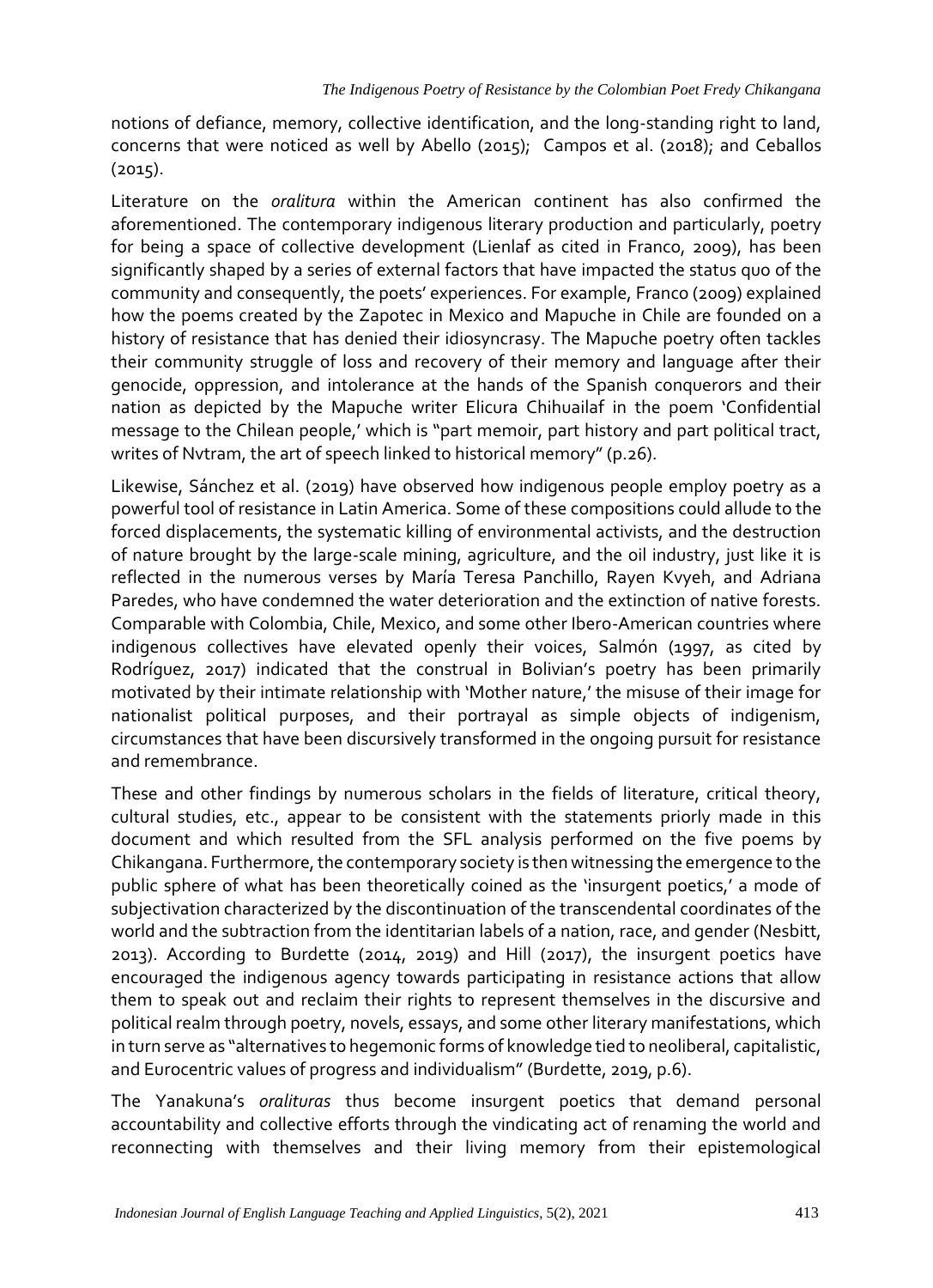relationality with their family, community, and the Earth (or homeland), an invaluable lifegiver and provider that retains remembrances and belonging. In this sense, the present analysis provided a theoretical-practical contribution mainly to the literature of ethnic poetry from the field of discourse analysis and Indo-American linguistics, nonetheless, it should be noted that a broader selection of poems would have shred more consistent and generalized results.

Further research is recommended on the comparative analysis of the English translated versions of Chikangana's poetry versus its Spanish and/or Quechua variant, to verify whether its transitivity system still represents the same reality as the one portrayed in the initial language of production.

# **6. Conclusion**

Throughout the selected corpus, the present transitivity analysis revealed that the material processes (47%) were the ones dominating the poet's compositions by enabling him to show the concrete and physical actions performed by his participants or that influenced them with the purpose to vividly represent the Yanakuna's lived experiences as witnesses of their past and present memory. Thus, Chikangana relied on the power of poetry to generate a sense of indigenous activism that resists and subverts his and his community's unceasing historical struggles.

# **References**

- Abello, G. (2015). *La poética del agua en la poesía de Wiñay Mallki/Fredy Chikangana una aproximación a la Oralitura indígena del Macizo Colombiano* [The poetics of water in the poetry of Wiñay Mallki/Fredy Chikangana an approach to the Indigenous oralitura of the Colombian Massif] [Undergraduate's thesis, Pontificia Universidad Javeriana]. https://repository.javeriana.edu.co/handle/10554/15938
- Abt, T. (2008). Indigenous literature, an ambivalent question of self. In G. Habrajska (Ed.), *Rozmowy o Komunikacji* (pp. 171–184). Leksem.
- Ahenakew, C. (2016). Grafting indigenous ways of knowing onto non-indigenous ways of being. *International Review of Qualitative Research*, *9*(3), 323–340.
- Barragán, L. (2016). Palabra de los bordes que transita a través: la oralitura como posible apertura político-cultural [Word of the edges that travels through: Oralitura as a possible political-cultural opening]. *Catedral Tomada. Revista de Crítica Literaria Latinoamericana*, *4*(7), 339–361. https://doi.org/10.5195/ct/2016.146
- Boer, N., Callegaro, E., Bittencourt, C., & Santos, D. (2018). Literature, theater and environmental education: Perspectives by the transitivity system in the poem Cora coralina, quem é você? *IOSR Journal of Research & Method in Education (IOSR-JRME)*, *8*(4), 28–36. https://doi.org/10.9790/7388-0804042836
- Burdette, H. (2014). Literary contraband: Indigenous insurgency and the spatial politics of resistance. *Revista Canadiense de Estudios Hispánicos*, *39*(1), 273–301.
- Burdette, H. (2019). Revealing rebellion in Abiayala. In H. Burdette (Ed.), *Revealing rebellion in Abiayala*. University of Arizona Press. https://doi.org/10.2307/j.ctvd7w887
- Camelo, S. (2017). Poéticas indígenas de resistencia y reconstrucción plural de comunidad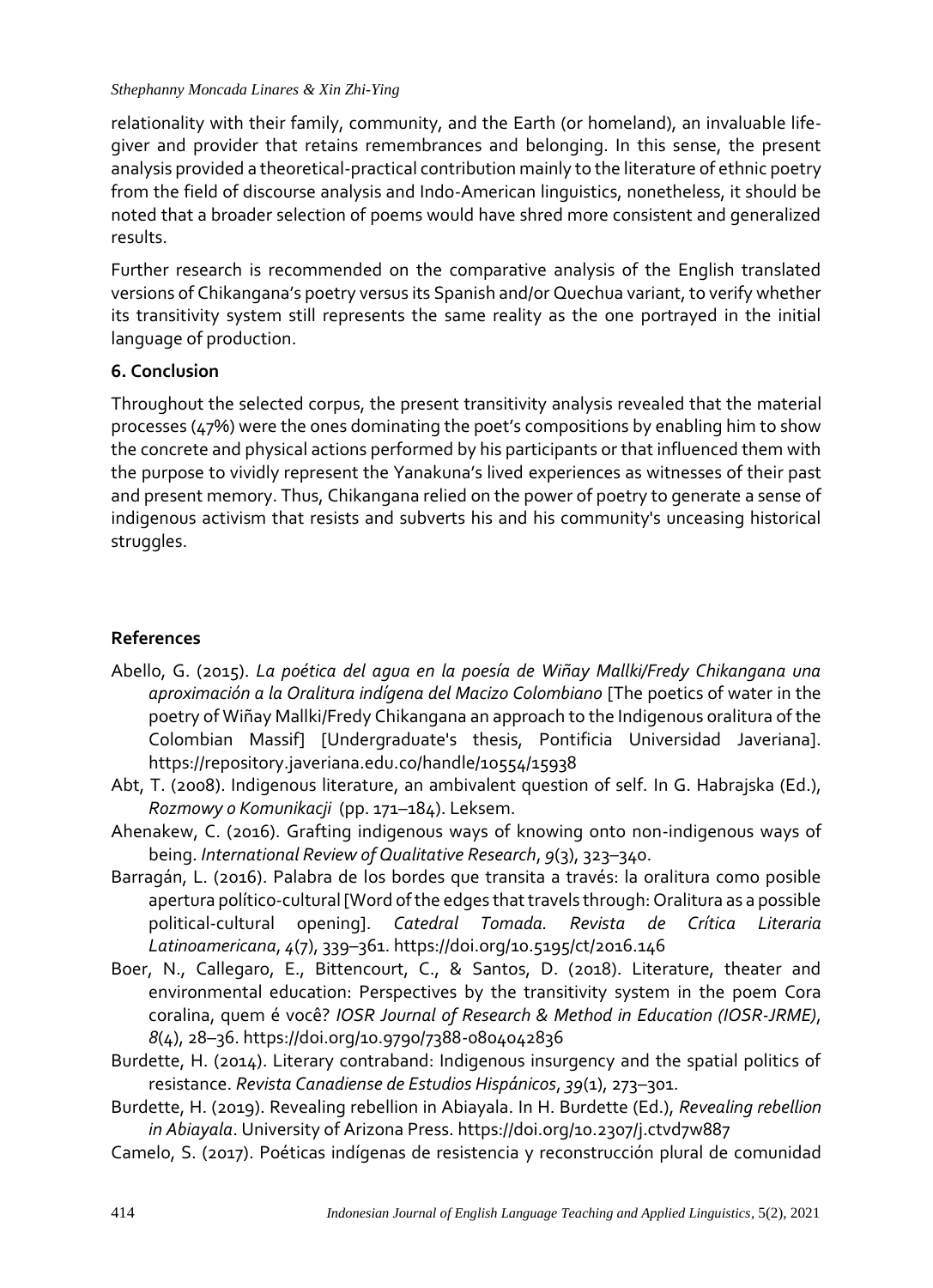[Indigenous poetics of resistance and plural community reconstruction]. *Nómadas*, *46*, 111–127.

- Campos, L., Cárdenas, J., Ardila, G., & Galeano, S. (2018). Ergoletrías. *Revista Ergoletrías*, *5*, 36–44. http://revistas.ut.edu.co/index.php/ergoletrias/article/view/1454
- Ceballos, F. (2015). *Fredy Chikangana, poesía, mito y negociación* [Fredy Chikangana, poetry, myth and negotiation] [Master's thesis, Pontificia Universidad Javeriana]. https://repository.javeriana.edu.co/handle/10554/17052
- Chikangana, F. (1992). La piedra del agua [The stone of water]. *Colibrí de la noche desnuda*  [Naked night hummingbird]. Fundación Sol y Serpiente de América.
- Chikangana, F. (2004). *Bajo tierra* [Under the Earth].
- Chikangana, F. (2006). *Enseñanza del Sol* [Teachings of the Sun].
- Chikangana, F. (2006). *Huellas* [Footprints].
- Chikangana, F. (2010). Palabra del abuelo / Shimi machupay [A word from Grandfather]. *Espíritu de pájaro en pozos del ensueño* [Bird spirit in dreamwells], 50-51. Ministerio de Cultura.
- Damanik, E. (2018). An analysis of experiential meaning in poetry "William Wordsworth". *Loquen: English Studies Journal*, *10*(2), 94. https://doi.org/10.32678/loquen.v10i2.695
- Fernández, C. (2009). Poesía "indígena" contemporánea y gestión cultural [Contemporary "indigenous" poetry and cultural management]. *Sibila. Revista de Poesia e Crítica Literária*. https://sibila.com.br/mapa-da-lingua/poesia-qindigenaq-contemporanea-ygestion-cultural/2747

Ferreira, A. (2018). Estercilia Simanca: A writer who makes the desert blossom by Ana María<br>Ferreira. *Latin Mmerican Literature Todav*. Ferreira. *Latin American Literature Today*. http://www.latinamericanliteraturetoday.org/en/2018/august/estercilia-simancawriter-who-makes-desert-blossom-ana-maría-ferreira

- Franco, J. (2009). Overcoming colonialism: Writing in indigenous languages. *Latin American Studies Association Forum*, *40*(1), 24–27.
- Halliday, M. (1978). *Language as social semiotic: The social interpretation of language and meaning*. University Park Press.
- Halliday, M. (1985). *An introduction to functional grammar*. E. Arnold.
- Halliday, M. (1994). *An introduction to functional grammar*. E. Arnold.
- Halliday, M. & Matthiessen, C. (2004). *An introduction to functional grammar*. Hodder Arnold.
- Hasan, R. (1985). *Linguistics, language, and verbal art*. Deakin University Press.
- Hassanpour, F., & Hashim, R. (2012a). Reading Forough Farrokhzad's poetry from the perspective of systemic functional linguistics. *GEMA Online Journal of Language Studies*, *12*(3), 923–937. http://ejournal.ukm.my/gema/article/view/1065/965
- Hassanpour, F., & Hashim, R. (2012b). An angry language: A stylistic study of the images of men in the Sylvia Plath's "Daddy." *Studies in Literature and Language*, *4*(1), 123–128. https://doi.org/10.3968/n
- Hill, M. (2017). *The revolution will be social and poetic: The insurgent poetics of decolonial thought* [Master's thesis, The University of Western Ontario]. https://ir.lib.uwo.ca/etd/5018
- Hughes, J. (2007). Poetry: A powerful medium for literacy and technology development. *What Works? Research into Practice*. http://faculty.uoit.ca/hughes/Research/
- Larbaoui, M. (2019). Exploring the theme of cultural identity in the poem "Song of Lawino": The use of Halliday's transitivity in revealing ideologies. *Advances in Language and*